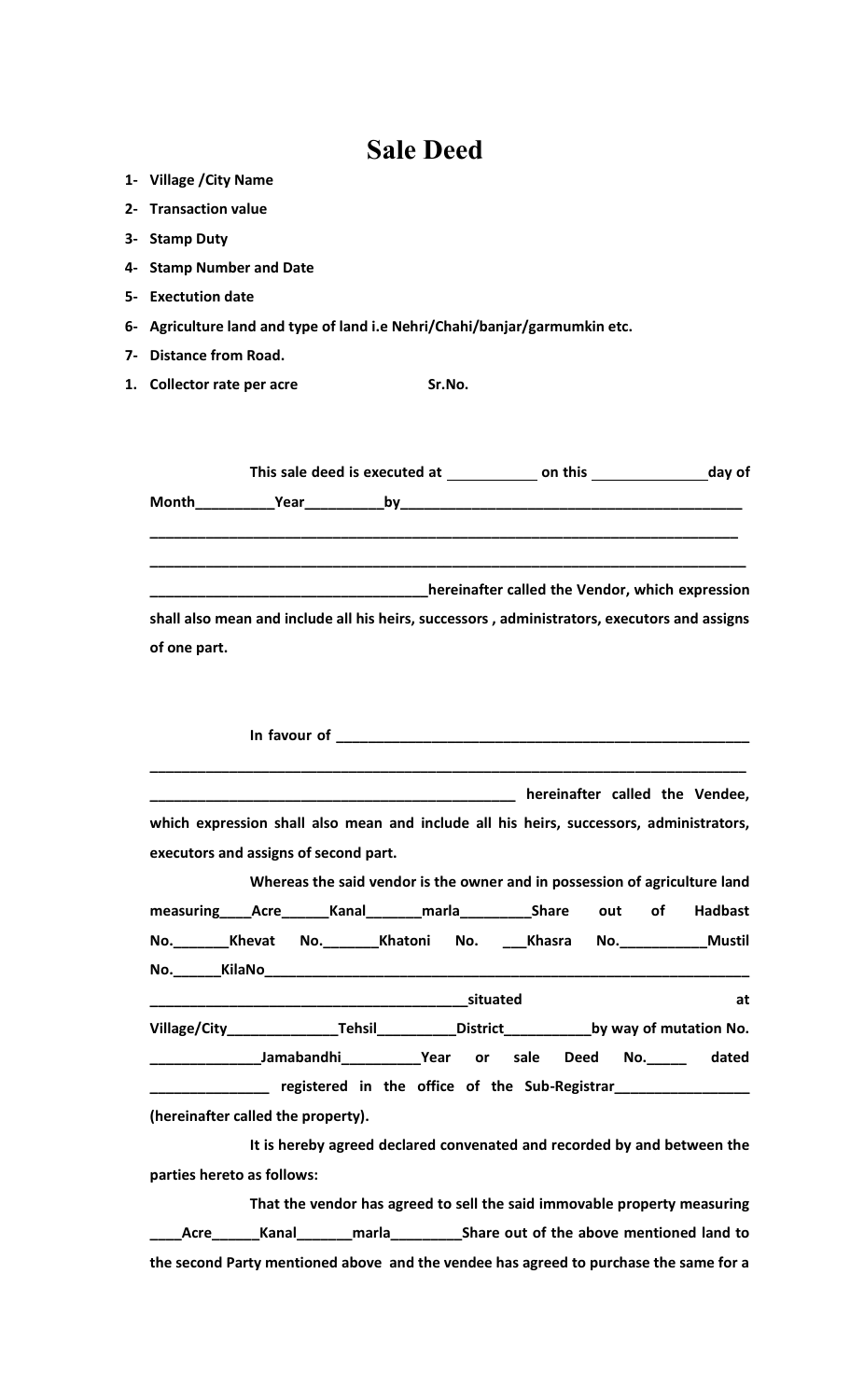|  |  |                                                        |  |  |  | only(Rupees-                                                                          |
|--|--|--------------------------------------------------------|--|--|--|---------------------------------------------------------------------------------------|
|  |  |                                                        |  |  |  | (Only) half of                                                                        |
|  |  |                                                        |  |  |  | (Rupee                                                                                |
|  |  |                                                        |  |  |  | Only paid by the vendee to the                                                        |
|  |  |                                                        |  |  |  | vendor as follows, that is to say Rs. ________ (Rupees                                |
|  |  |                                                        |  |  |  | (a) only paid by                                                                      |
|  |  |                                                        |  |  |  | vendee to the vendor on _____________ by way of earnest money by cash/ through        |
|  |  |                                                        |  |  |  |                                                                                       |
|  |  |                                                        |  |  |  |                                                                                       |
|  |  |                                                        |  |  |  | bankers check/bank draft paid by the vendee to the vendor before the Sub Registrar at |
|  |  | the time of presentation of the deed for registration. |  |  |  |                                                                                       |

**That the vendor herein grants, conveys and transfers all his rights, titles interest in the above said Plot/House, unto the vendee herein that the said property transferred herein is free hold and free from all sorts of encumbrances, claims, demands, dues, liens, gift, mortgages, decrees, litigations, prior sales, agreements to sell, notifications and attachments etc.** 

**That the actual physical possession of the said property hereby conveyed has been delivered to the vendee at the spot who has become the absolute owner in possession of the same and shall enjoy all the rights, privileges, passages, electricity meter, water connection and possession etc. and absolute owner in the said property without any hinderances, claims, demands by the vendor or his heirs etc.**

**That all the expenses for the stamping, Registration fee and other incidental charges for the registration of this sale deed have been borne and paid by the vendee.**

**That the taxes, cesses, dues or demands in respect of this property have been paid and cleared by the vendor upto the date of execution of this sale deed absolultely and thereafter it shall be the responsibility of the vendee for future taxes etc.**

**That all the previous Conveyance Deed and other relevant papers concerning property have been handed over by the vendor to the vendee in original at the time of execution of this sale deed.**

**The vendor declares and assures the vendee that the property hereby conveyed was his self purchased property by virtue of the Conveyance Deed mentioned herein above and that no one else except the vendor has rights,claims, interests and concern whatsoever in the property hereby conveyed or any part thereof.**

**That the contents of these presents are true and correct, if at any time hereafter the assurance and contents contained herein above are found to be incorrect, due to any defect in the title of the vendor or his rights, to sell the property hereby conveyed or any part thereof and the vendee suffers any loss then the vendor shall be liable to make good the loss thus suffered by the vendee and keep the vendee saved, harmless and indemnified through his property moveable and immovable against all losses costs, demand and expenses occurring thereby to the vendee.**